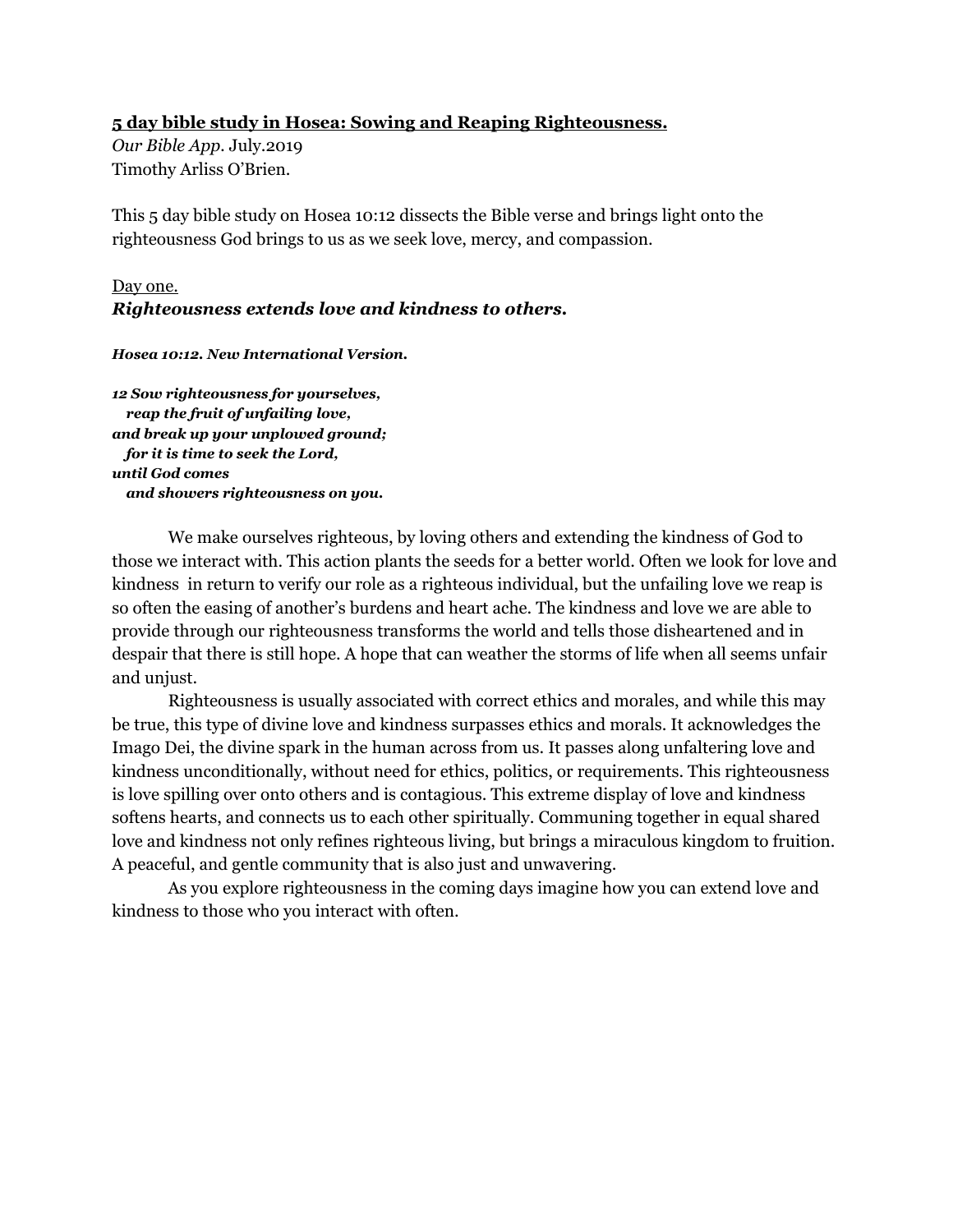### Day two. *Righteousness Ripe for Harvest.*

#### *Hosea 10:11-15. The Message*

*11-15 Ephraim was a trained heifer that loved to thresh. Passing by and seeing her strong, sleek neck, I wanted to harness Ephraim, Put Ephraim to work in the fields— Judah plowing, Jacob harrowing: Sow righteousness, reap love. It's time to till the ready earth, it's time to dig in with God, Until God arrives with righteousness ripe for harvest. But instead you plowed wicked ways, reaped a crop of evil and ate a salad of lies. You thought you could do it all on your own, flush with weapons and manpower. But the volcano of war will erupt among your people. All your defense posts will be leveled As viciously as king Shalman leveled the town of Beth-arba, When mothers and their babies were smashed on the rocks. That's what's ahead for you, you so-called people of God, because of your off-the-charts evil. Some morning you're going to wake up and find Israel, king and kingdom, a blank—nothing.*

A harsh word contextually comes from this idiomatic interpretation from The Message. We see this passage outline the reason reaping the rewards of righteousness is so very important. Without love to reap, unfailing unwavering love, evil sprouts up as a weed fertilized by lies. Because love lives in truth.

The evil are those pretending to plant righteousness, and lying about their harvest of love. Painting a picture of kindness and godliness, to save reputation or self interest.

We as a community must be vigilant. True righteousness cares about the other before the self. Righteousness sees the divine spark in each person setting the captive free.

Planting love and kindness to reap this righteousness creates a holy people of God, where trust and truth reside. A kingdom protected before self interest, for the good of the community, a community loved.

How do you fit as a puzzle piece in your community? Where do you see yourself sowing a righteous love and kindness? The betterment of others and our communities comes at a sacrifice and dedication. Commit to making the sacrifice needed to better those around you. It will always be worth it.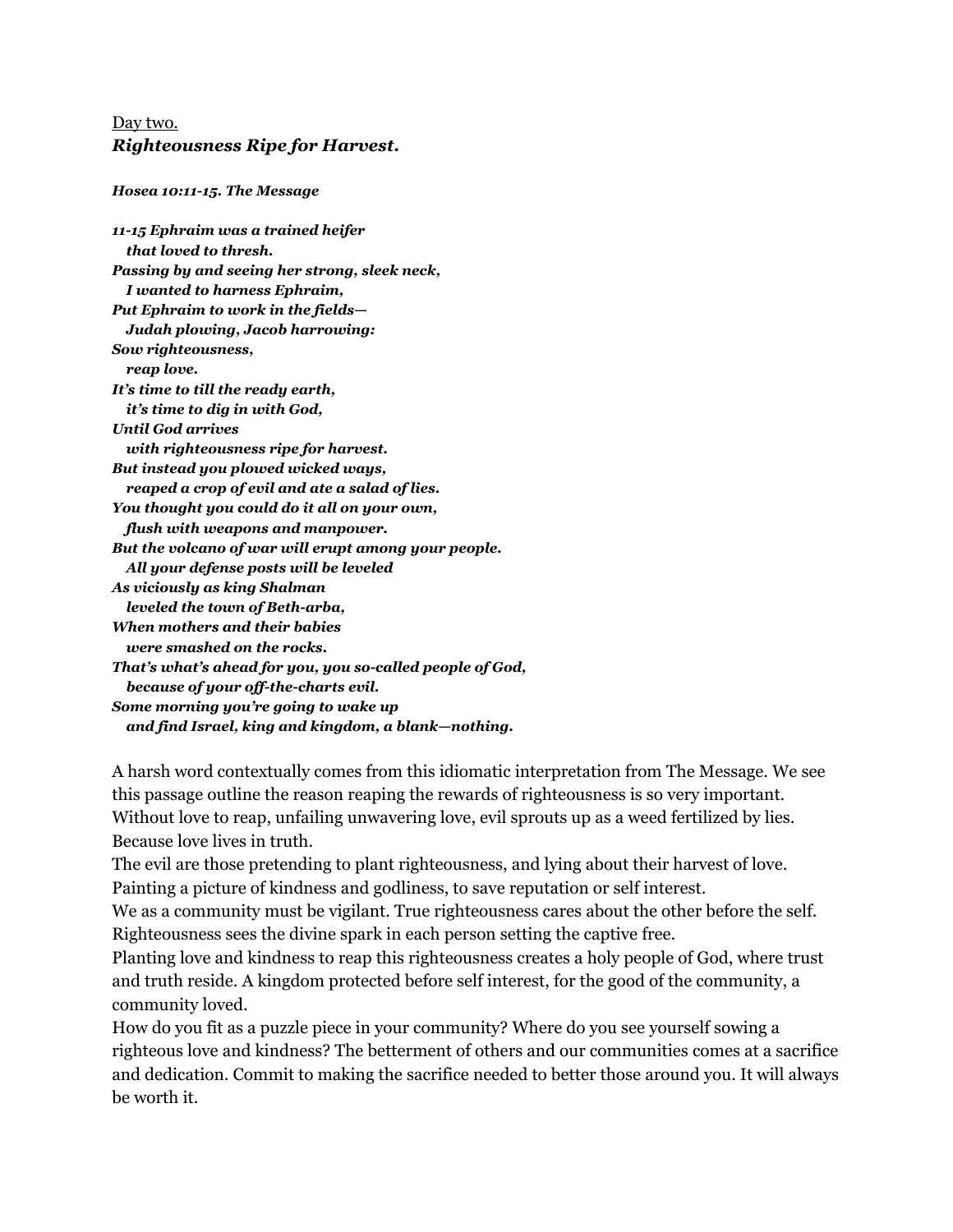## Day three. *The Righteous Love of God.*

*Hosea 10:12. Young's Literal Translation.*

#### *12 Sow for yourselves in righteousness, Reap according to loving-kindness, Till for yourselves tillage of knowledge, To seek Jehovah, Till God come and shew righteousness to you.*

Seeking how God would include the outsider and bring righteousness to all people is the fire that fuels our passion for justice. This justice flows from the throne of God, a merciful Savior who wants to break down barriers and unify the Family of God. Unification is at the heart of the divine and brings all of God's family in together.

As we envision and include this idea of justice into our narrative we become like Jesus, including the estranged, and acknowledging the self-worth all deserve. God has loved us from the beginning of our days, and wants to steep us in loving-kindness, so that we may radically infuse the rest of the world with love. Where can you spread your radical love to those around you today?

# Day four. *The Grace of God.*

*Hosea 10:12. International Children's Bible.*

*12 God said, 'Break new ground. Plant what is right. Then you will harvest good things from your loyalty to me. It is time for you to turn back to me, the Lord. Do it until I come and pour out my goodness on you.'*

A yield of love comes from a wonderful planting of mercy, compassion, and justice. Righteousness brings a harvest of equity, bringing all in equally and giving them a seat at the table.

We must break up the ground, working the hard parts of our hearts over so that love stays tender and kind. Keeping ourselves open to sharing God's kindness is the key to opening the gates for righteousness to prevail in the world.

Longing to bring God's kindness to all people is the catalyst that we need to bring peace and justice into the world. Moving to a more compassionate lifestyle that includes and welcomes the marginalized brings the kingdom of God to fruition. When we as a community can live together in harmony and peace, God's kingdom is with us. Look for the evidence of God's kingdom today all around you and see where you can take part in building and expanding the kingdom to those less fortunate than you.